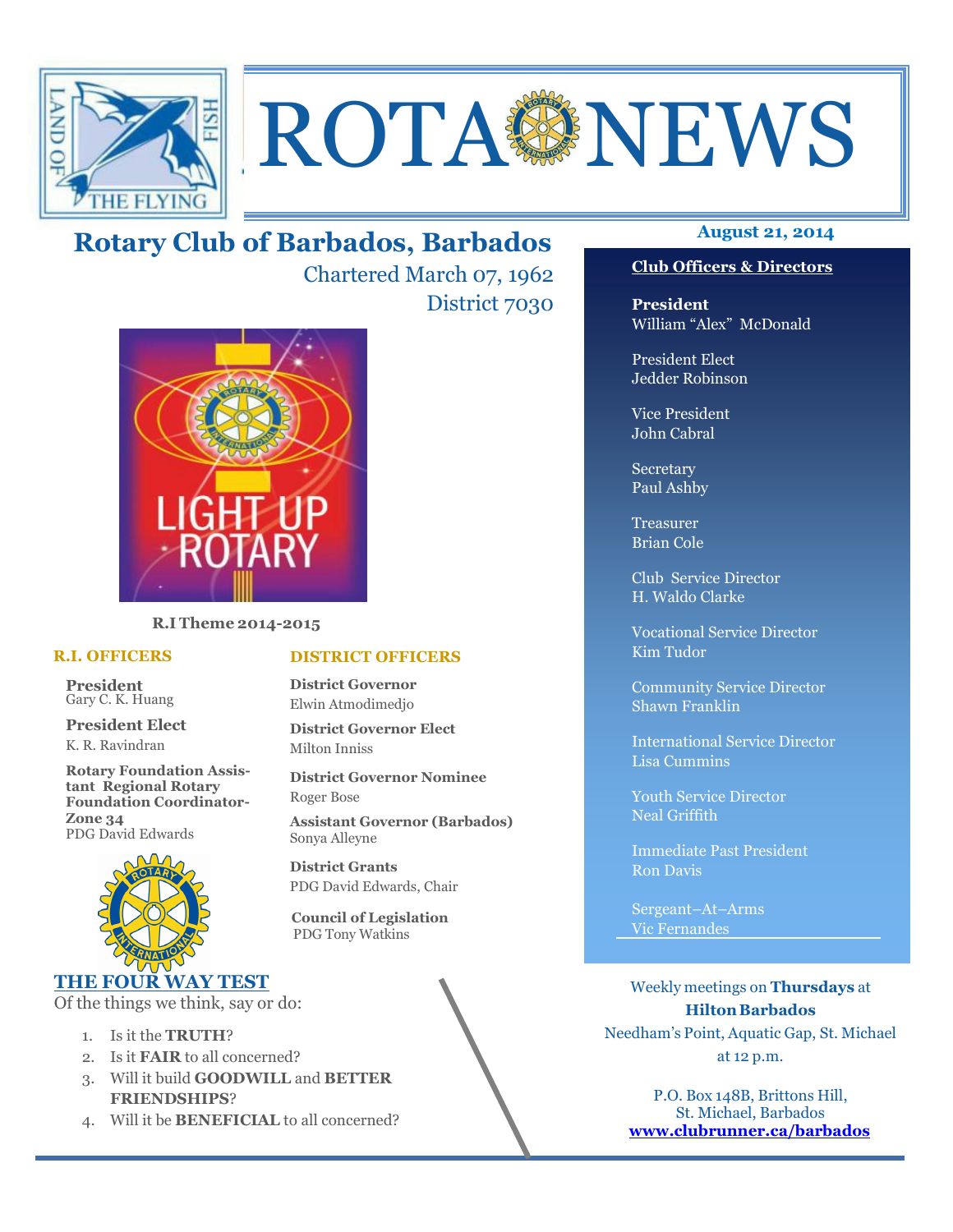#### **THE ROTARY CLUB OF BARBADOS WELCOMES ALL VISITING ROTARIANS AND GUESTS**

#### **Today will be a Special Meeting—it is** *Past President's Day***. As is tradition the program will highlight the contributions made by the Past Presidents of our Club.**

Victor Fernandes (2000-2001) will Chair the proceedings with Roger Smith (2004-2005) as his Sergeant-At-Arms.

The Greeting Team this week consists of Past Director Berkeley "Bee" Blades & Past P resident Brenda Pope.

#### **Meet PD Bee and PP Brenda**



Past Director Berkeley joined the Club on February 24, 1994. He served as Director Community Service—1998-99 and twice as Chairman Children's Homes 1996- 97 and 2002-03.

Bee indicates that "**I have personally visited every government children's home during my tenure as chairman of that committee."** 

Bee has always taken a keen interest in the environment and was a member of the Barbados Environmental Association prior to joining Rotary.

He has been instrumental in securing "Flags" and "Banners" for the Club.

Past President Brenda has the distinction of being, along with Karen Smith, the first females to join the Club on January 13, 2005. Not happy with that distinction she became our first female President for the year 2011-2012, our 50th Year. She has also served as Treasurer 2007-2008, Director Vocational Service 2008-2009 and Director Community Service 2009- 2010. She was awarded the Paul Harris Fellowship in 2011.



**For those who missed last Thursday; following are the highlights.** 



Vice President John Cabral chaired the meeting. He entrusted the lead for the Anthem to PP Elvin who also recited the Four Way Test.

President (ag.) John requested that the Club observe a moment of silence in memory of the late Sir Denys Williams, former Chief Justice and Hon. Rotarian RCoB-South, who was buried the day before. Sir Denys is the uncle of Past Director Peter Williams.

The Club was reminded of the need to sign up early with PP Jerry for the Boat Picnic on Sunday, August 24. **The time for the picnic is 11.00 a.m. until 4.00 p.m. Sailing will be from the areas where each boat is docked.** 

#### **Following is a Summary of the Presentations by the Board**

#### **Club Service—H. Waldo Clarke**

- First Club Forum, Sat September 06—Training Room BL&P
- Attendance averaged around 55%
- Rota News –The introduction of a Bio on the greeters in each weekly edition.
- Rota News Profile "Older" Rotarians who would have given at least 20 years service, in order of Rotary Join date. (Rtn. Diana)
- Overview on Autism (DG Project) Rtn. Tracey K-L
- Boat Cruise August 24<sup>th</sup>
- September Wine Tasting Event
- Chair Guest Speakers PP Erskine has canvassed topics for consideration, but would be grateful to receive some feedback from the Board on the frequency. Presentations should start promptly at 1.00 pm and allow 15 minutes for the speech and 5 minutes for questions.
- Chair PR Rtn. Tracey K-L has purported that the main theme this year is *"This is Rotary Barbados "* and one of the best ways in which we can build on this is to highlight the great work that we do as Rotary.
- Chair Steve Cozier reported that ClubRunner recently upgraded their software from v2.0 to v3.0: v.3.0 is cloud-based. While this was supposed to be easily portable; it was not and required considerable time on my part manually updating and working with ClubRunner tech support to fix all the areas that did not properly convert. Happily, it is about 95% satisfactorily converted.

#### **Community Service—Shawn Franklin**

- Through the generous donations of admission and spending money by Rotarians, 30 children and 6 caregivers from Farr's and Sterling Children's homes were able to enjoy the St David's Church Fair.
- After the Child Care Board reached out to RCOB for assistance with summer camps for their wards, the Children's Homes Committee in turn reached out to our corporate friends and Sagicor immediately came to the rescue , and covered the cost of the 26 children at the Sports Council's Summer Camp.
- The Safety & CPR committee has started to coordinate the training of the Children's Homes 'Aunties' in CPR . This new program will be assisted by individuals from the Barbados Defence Force, The Heart and Stroke Foundation and the St John Ambulance Brigade.

*Past President Tony Williams requested, through Chair John, that all Director Reports should be copied to members. This was unanimously supported by members.* 

#### **Meeting Details**

**Thursday, August 14, 2014 Sergeant-At-Arms: Vic Fernandes** 

- **Attendance 56%**
- **Raffle \$102.00**
- **Winner PP E.L. Thompson**
- **Fines \$212.00**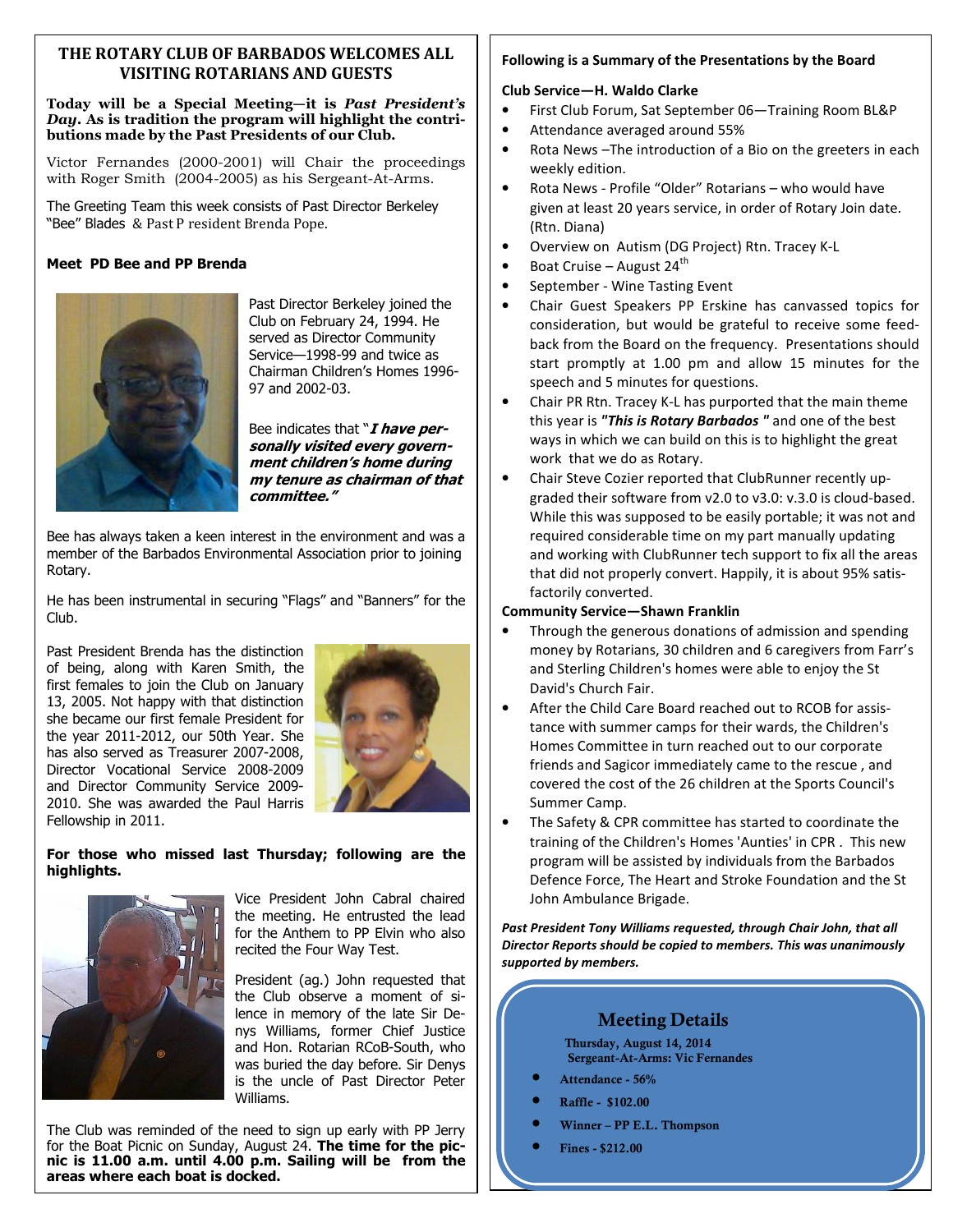#### **PROFILES IN COMMUNITY SERVICE -#9— PAST PRESIDENT ROBERT "BOBBY" MOR-RIS, PHF. By D.R. Douglin**



As with all Rotarians, Robert M. O. "Bobby" Morris is passionate about Rotary.

He was first a member of the Rotary Club of Grenada which he joined on the  $1<sup>st</sup>$  day of October 1977.

He joined the Barbados Club on relocation to Barbados on the  $1<sup>st</sup>$  day of May 1978.

Mr. Morris describes Ro-<br>tary as an tary as "opportunity to serve" and is vocal re-

garding his vision for the Club and past traditions. He believes that Rotarians should remain faithful to the Rotary cause and its tenets. Members must always bear in mind that Rotary is all about service above self. He feels strongly that all vocations have a place to bear in Rotary for persons at the top of their field of endeavor.

The Club must be vigilant, he says, to ensure that it does not unwittingly impose onerous conditions that make it prohibitive for persons who may have a lot to offer from entering the club. Rotary should be open to all and have a good cross section of members.

Service Above Self and observance of the Four Way Test comprises Bobby's advice to the younger members of the Club. He urges us to follow that test in the Club and in our lives outside of Rotary, always the truth, always fair to all concerned, always foster goodwill and better relationships and always do what is beneficial to all.

 Mr. Morris called also for younger members to organize additional fellowship events recalling a time when members freely visited each other's homes for fellowship. He encouraged the members to do the same to foster closer relationships with their peers.

Mr. Morris smiled when reminiscing on the immense participation in the past of Club member's Partners in Service, the "Rotariannes". That support, he noted, is vital to the Club and encouraged younger members to continue to invoke and encourage their partner's involvement reinvigorating the Rotariannes' contribution to projects and fellowship.

#### **Continued over**

#### **PROFILES IN COMMUNITY SERVICE CON'T—PP Bobby Morris**

Additionally, he believes that every Rotarian should experience at least one District and one International Conference. He, himself has attended international conferences in Nice, France; Argentina and Chicago and district conferences in Martinique, Trinidad and Barbados. These are great places to interact with other members and pick up new and exciting ideas for Rotary.

Mr. Morris' experience comes from 36 years of membership. He was inducted as President in 1985 seven years after becoming a member.

His focus that year was on children's development. His project –the Pre-Vocational Workshop for the Children's Development Centre was part of an ambitious wider project for the establishment of the Children's Development Centre conceived by the late Sir Cecil (Bertie) Graham, Physician and also a former Rotarian. This project saw the contribution of many of the service organizations in Barbados raising in excess of BDS1.2 million dollars for its execution. Speaking fondly of the fund raising effort required of our Club to raise \$100,000.00 to get the pre-vocational workshop 'off the ground', he noted that the Centre facilitated special needs children who required physiotherapy and speech therapy among other treatments, while the Work Shop contributed to the development of their individual skills. The project was completed and stands today in Jemmott's Lane in the City.

The cost of ongoing operations was of greatest concern in managing the project, which was alleviated by Government support.



**The Annex of the Albert Cecil Graham Development Centre formerly the Children's Development Centre ©DRDouglin**

Mr. Morris' other positions of leadership in the Club include the Director of the International Service and the Vocational Service Committees, Secretary, Sergeant-at-arms and Chairman of the 50<sup>th</sup> anniversary Celebrations Committee. He was awarded a Paul Harris Fellowship in 2009.

Robert M. O. Morris born in Barbados on July 7, 1941 was nicknamed 'Bob' by his father. He grew up in Grenada, attending Grenada Boys Secondary School. On living and working in Barbados, his nickname quickly became 'Bobby'. He is married to Beverly (1969) with 2 children and 2 grandchildren.

He formerly worked for Royal Bank of Canada, managing a number of their operations in Barbados and the Eastern Caribbean. On retirement from the Bank in 2000, he became active in Barbados' Offshore Sector, Managing an Offshore Bank, and serving as Director on several International Business Companies. He was a Director of the Salvation Army Advisory Board, Member of the Royal Commonwealth Society and the Barbados International Business Association. His hobbies are tennis, music, cricket, sailing and golf.